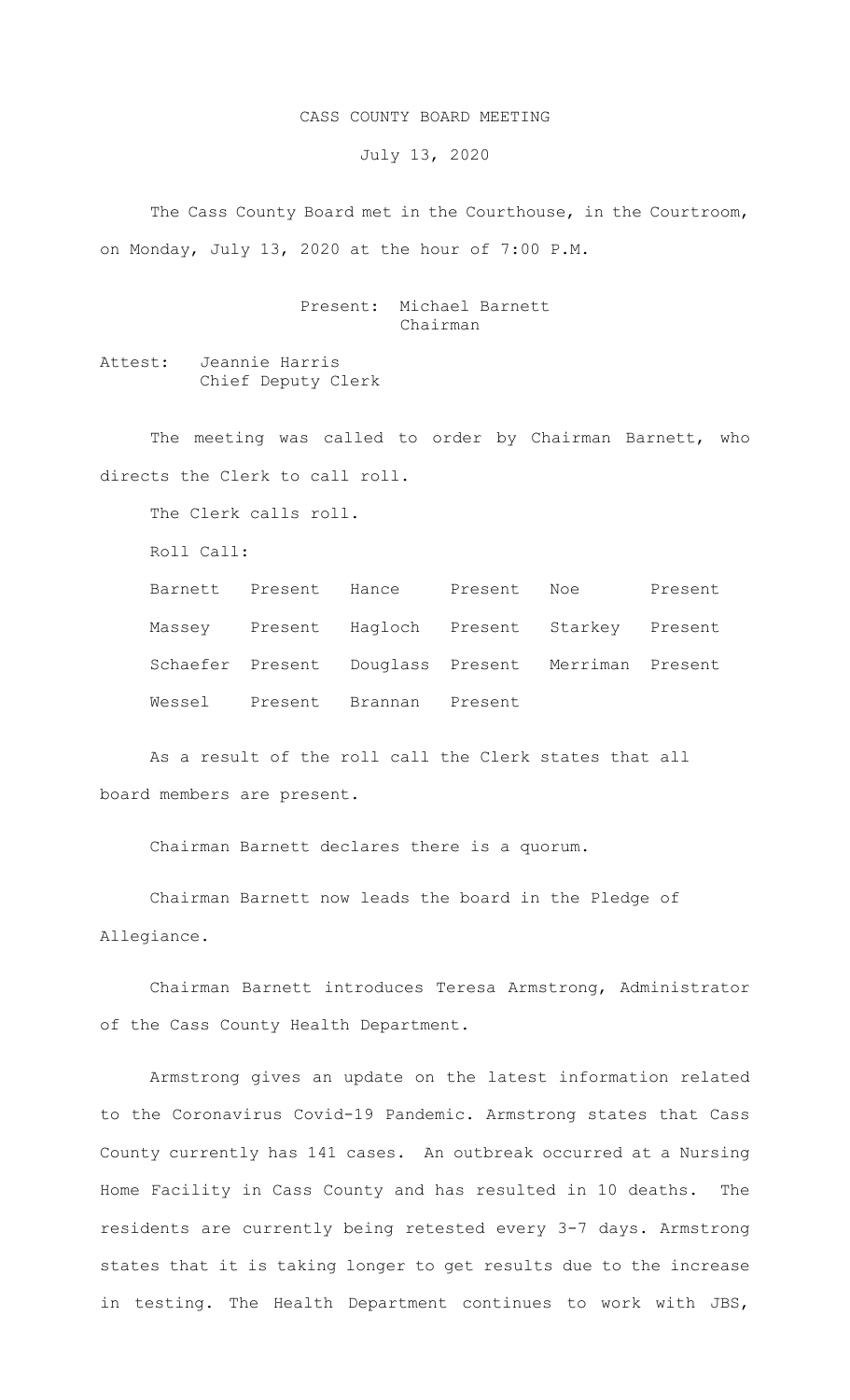Passavant, ESDA, Fire and Police Departments and all of the school districts. The Cass County Health Department has started hiring people for contact tracing. Anyone interested in applying can obtain employment information on the Cass County Health Department's website. The CCHD has moved their billing and payroll department to the Sweatman building. This provides space for the new employees hired for contact tracing to receive training on site.

Chairman Barnett states that Todd Volker from the US Census Bureau is unable to attend tonight's meeting and hopes to make it to the board meeting in August.

Chairman Barnett introduces Courtney Timmons from Savion. Courtney discusses the Cass County Solar project and what it will mean for the county. This solar project is a \$100,000 - \$150,000 investment in Cass County. The project will provide \$15,000,000 to \$20,000,000 in new tax revenue over the next 30 years. There will be 200+ temporary construction jobs and 2-5 new full time jobs. If the project is approved it is expected to be completed and operational in late 2022.

(See Attached Handouts)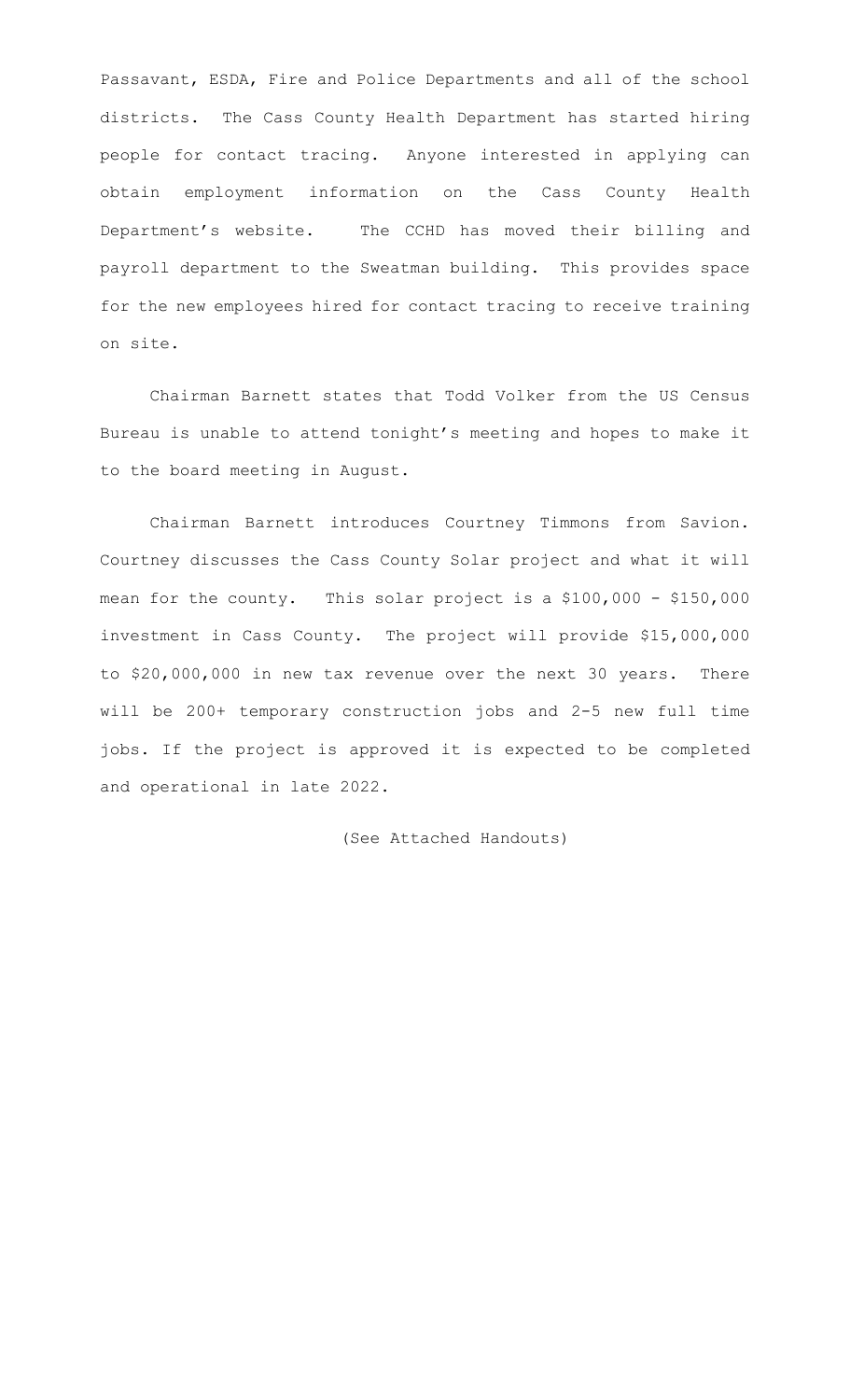Chairman Barnett next presents the minutes of the regular County Board Meeting held on June 8, 2020. Merriman makes a motion to approve the minutes and Douglass seconds the motion. The vote is by acclamation and declared carried.

Under correspondence, Chief Deputy Harris states that the County Clerk's office has received several thank you notes from the Cass County Citizens Scholarship winners.

Noe, Chairman of the Courthouse and Jail Committee, reports the committee met on July 9, 2020, and approved all bills as presented.

Hagloch, Chairman of the Road & Bridge Committee, reports the committee met on July 6, 2020 and approved all bills.

Merriman, Chairman of the Public Safety Committee, reports the committee met but there is not much going on.

The Finance and Judiciary Committee will meet on Friday, July 24, 2020. The Elected and Appointed County Officers will present their budgets.

Merriman, Chairman of the Animal Control Commission, reports that there were 12 dogs picked up, 7 were returned to their owners, 4 were adopted, and 1 was euthanized.

Brannan, reports that the Housing Authority Board met on June 18, 2020 and the Rushville Housing Project is still going good.

Brannan reports that the Health Board met to review the financial plan and conduct the election of officers.

The Liquor Control Commission is waiting on the back ground check of the new owner of Stop Light Liquors before they vote to renew the application. The license will expire on July 31, 2020

Hagloch reports that E-9-1-1 met on June 22<sup>nd</sup> and approved all bills.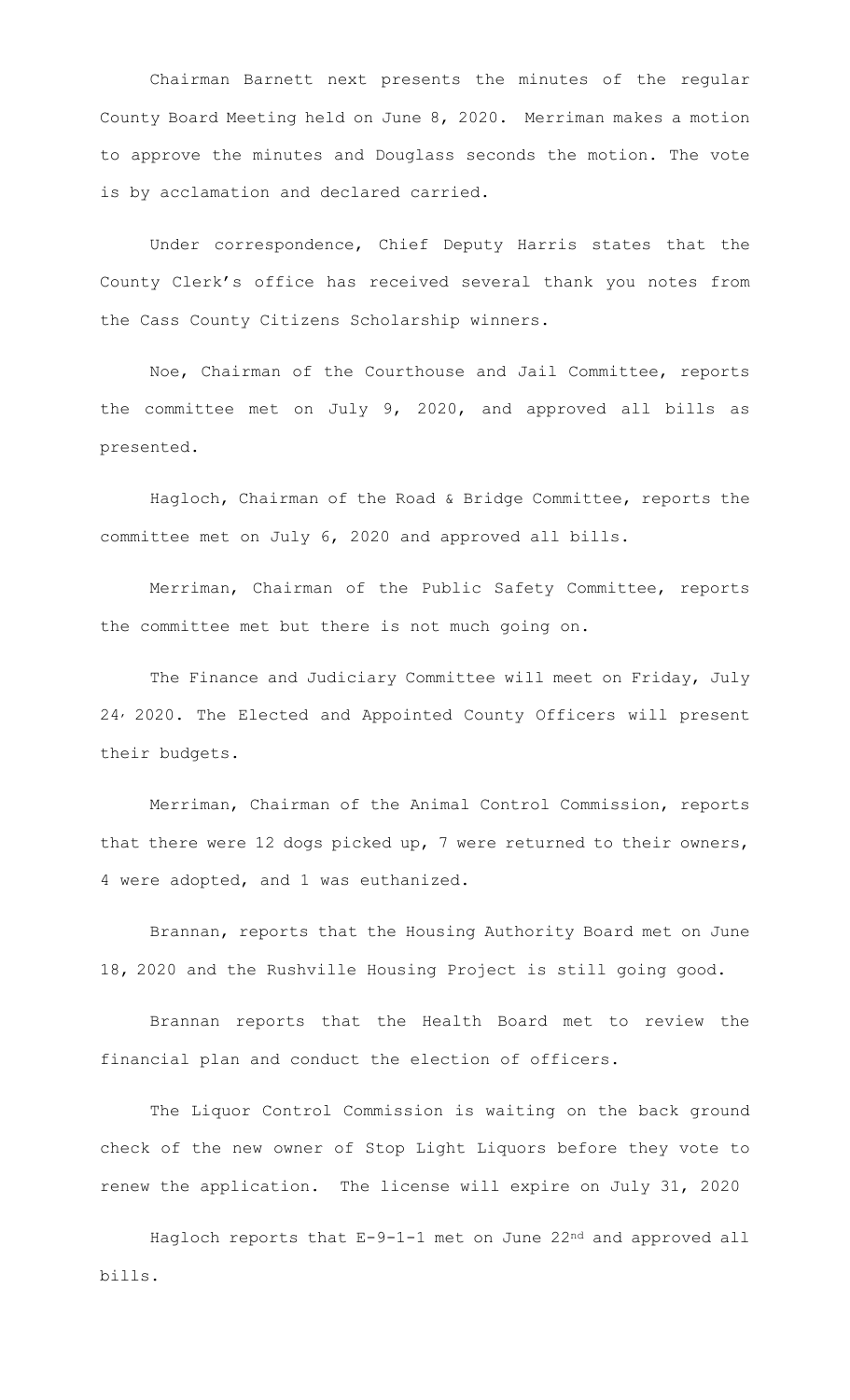Merriman, Chairman of the Supervisor of Assessments Committee, reports that they met on June 15, 2020. All tax bills have been mailed out and the next meeting is scheduled for July 20, 2020.

Noe reports that OEDC met on June 25<sup>,</sup> 2020 and reports that the Cass County Fair has been cancelled, public pools will not open and bank lobbies are still closed due to COVID-19. The public schools are scheduled to re-open this fall.

Schaefer, Chairman of Mental Health states that they are still conducting business online with some in person appointments.

There are no reports from the following committees: Legislative Policies and Procedures Cass Rural Water MCS Insurance & Bonds OEDC Tourism TIF The Chairman now moves on to New Business:

 Chief Deputy Harris presents the Appointments to Arenzville Rural Water Coop, Cass County Health Board and Cass County Council on Aging Advisory Council. A motion to approve the appointments is made by Douglass and seconded by Starkey. The vote is by acclamation and declared carried.

(See Attached Appointments)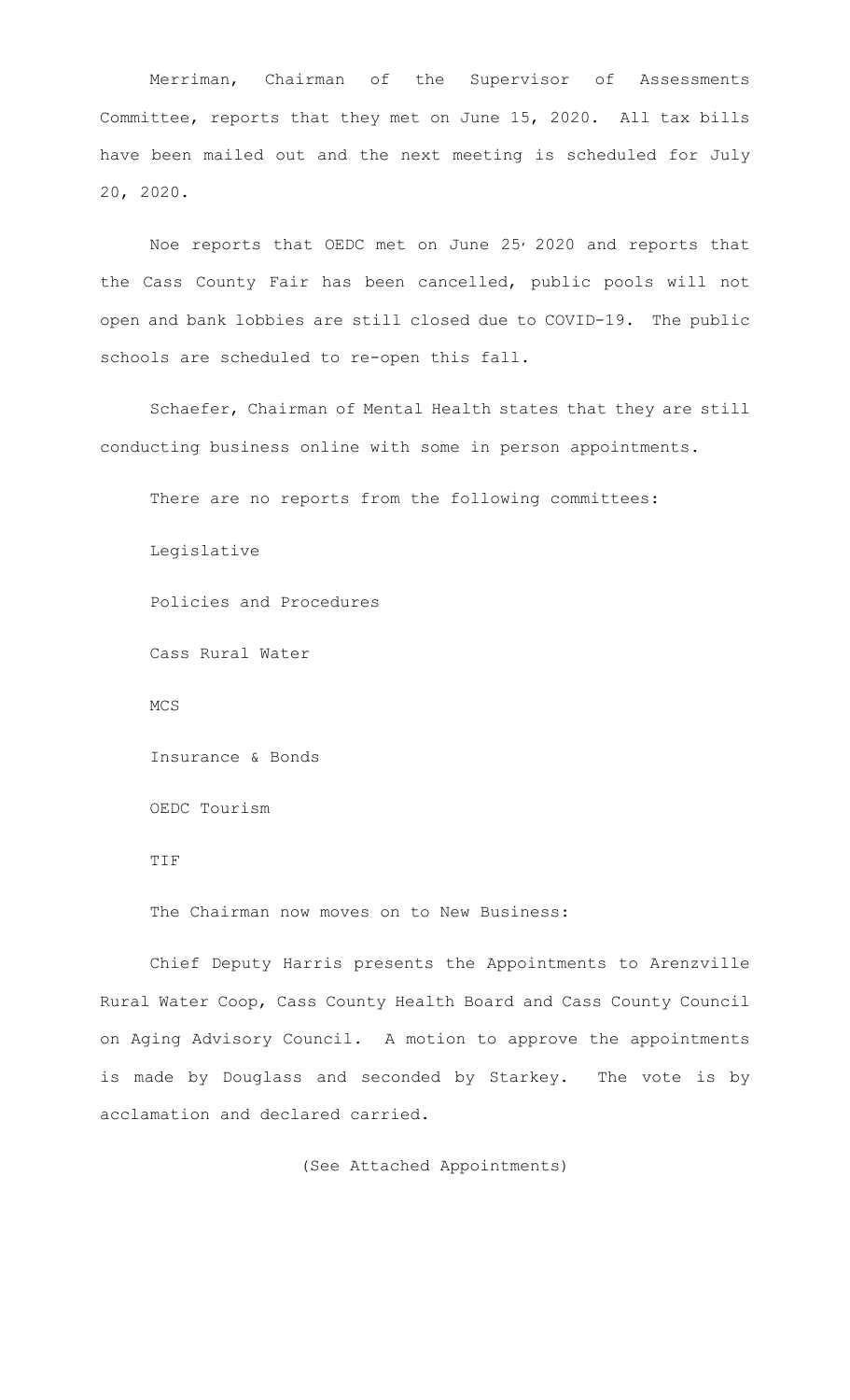Chairman Barnett next presents a resolution for transferring funds. A motion to approve the resolution is made by Hagloch and seconded by Hance.

The Chairman directs the Clerk to call roll.

The Clerk calls roll.

Roll Call:

| Barnett      | Yes | Hance        | Yes | Noe      | Yes |
|--------------|-----|--------------|-----|----------|-----|
| Massie       | Yes | Haqloch Yes  |     | Starkey  | Yes |
| Schaefer Yes |     | Douglass Yes |     | Merriman | Yes |
| Wessel       | Yes | Brannan      | Yes |          |     |

As a result of the roll call, the Clerk states that all members present have voted in the affirmative. Chairman Barnett declares the motion carried.

(See Attached Resolution)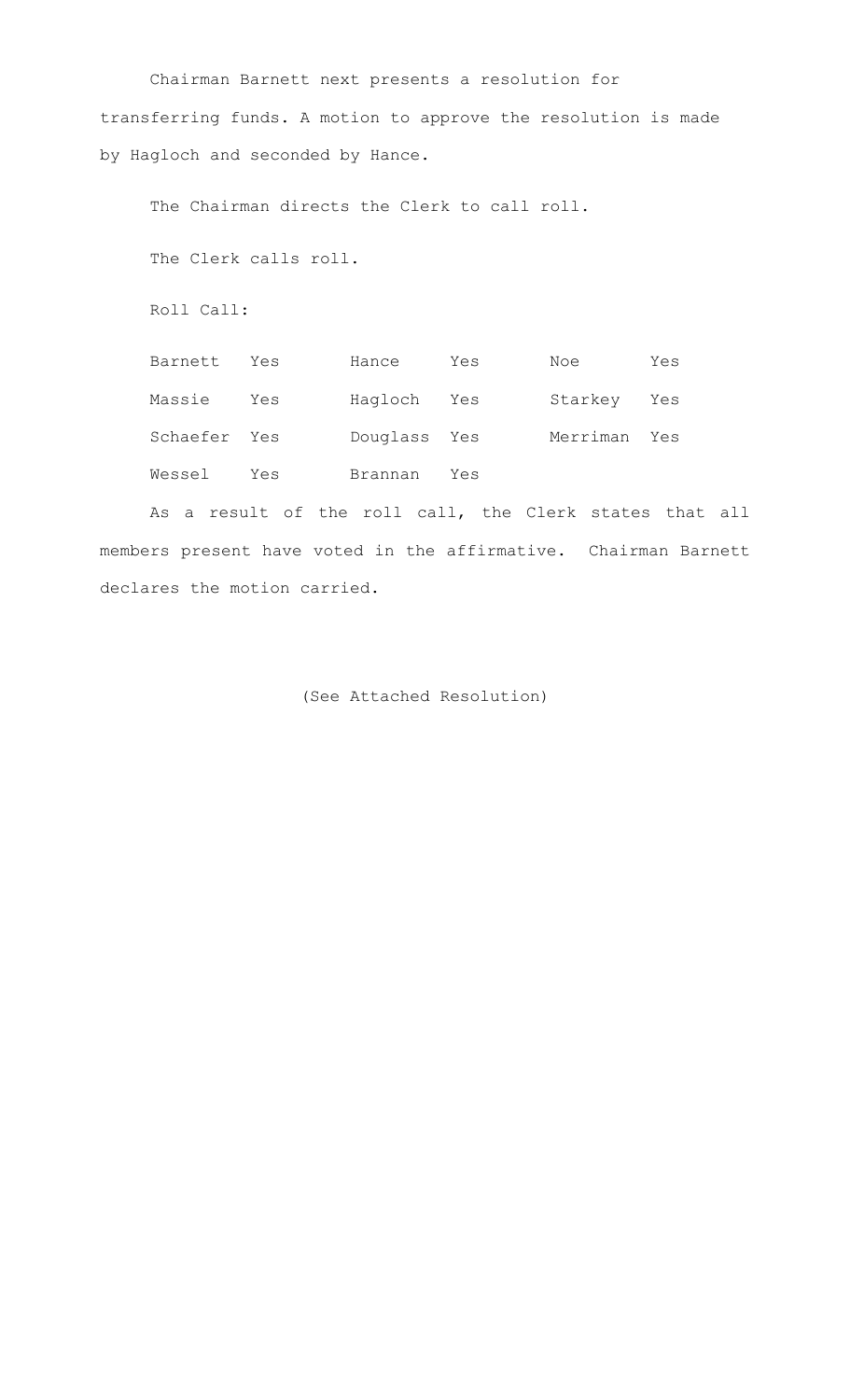The next item on the agenda for approval is the Democratic and Republican Election Judges for 2020-2022.

A motion to approve the Election Judges for 2020-2022 is made by Merriman and seconded by Schaefer.

The Chairman directs the Clerk to call roll.

The Clerk calls roll.

Roll Call:

| Barnett      | Yes | Hance        | Yes | Noe          | Yes |
|--------------|-----|--------------|-----|--------------|-----|
| Massie       | Yes | Hagloch Yes  |     | Starkey Yes  |     |
| Schaefer Yes |     | Douglass Yes |     | Merriman Yes |     |
| Wessel       | Yes | Brannan      | Yes |              |     |

 As a result of the roll call, the Clerk states that all members present have voted in the affirmative. Chairman Barnett declares the motion carried.

(See Attached List of Election Judges)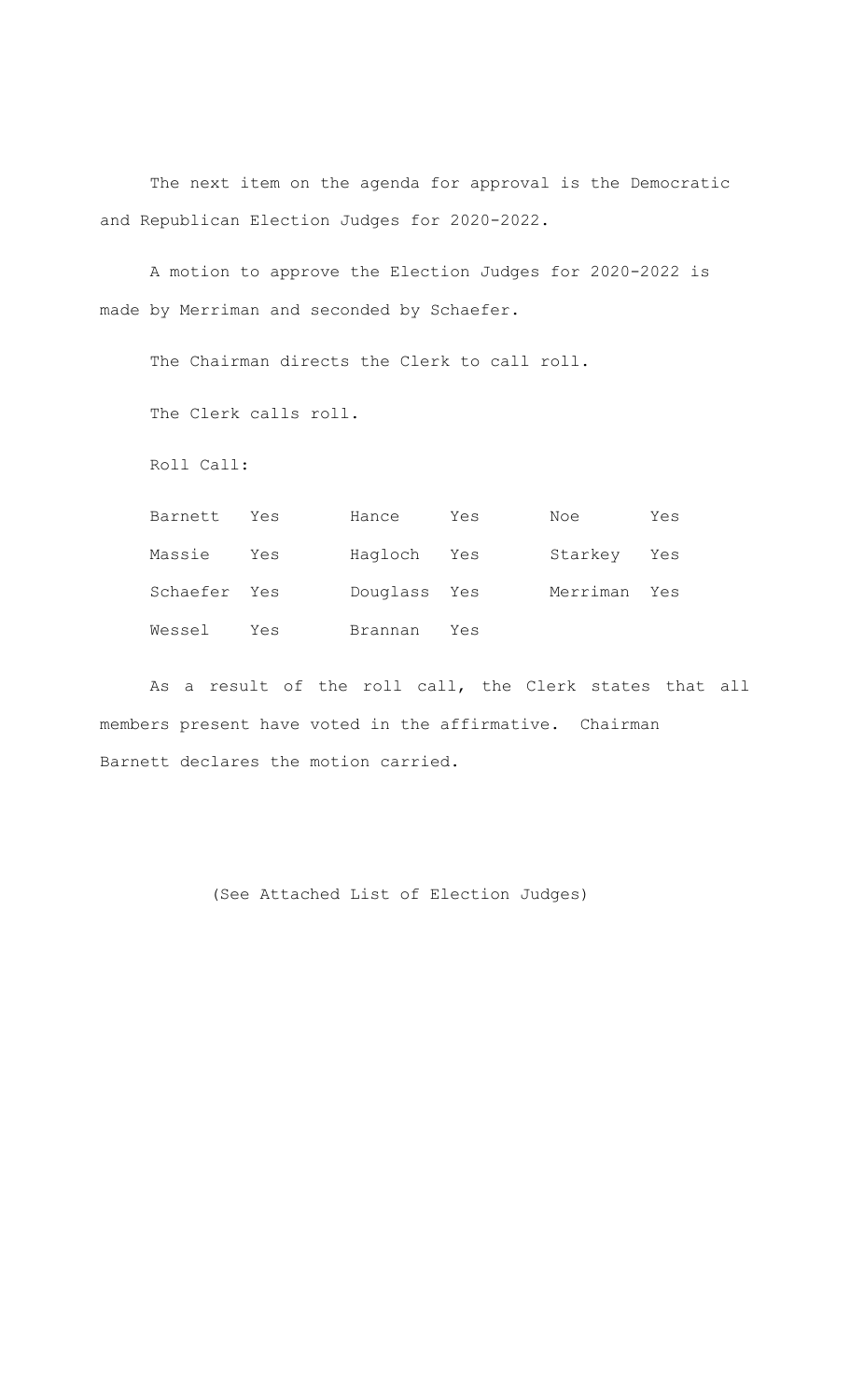The Holiday Schedule for 2020 with the addition of November 3, 2020, (2020 General Election Day) and the 2021 Holiday schedule are presented to the board for approval. A motion to approve both Holiday Schedules is made by Wessel and seconded by Massie.

The Chairman directs the clerk to call roll. The Clerk calls roll. Roll Call: Barnett Yes Hance Yes Noe Yes Massie Yes Hagloch Yes Starkey Yes Schaefer Yes Douglass Yes Merriman Yes Wessel Yes Brannan Yes

 As a result of the roll call, the Clerk states that all members present have voted in the affirmative. Chairman Barnett declares the motion carried.

(See Attached Holiday Schedules)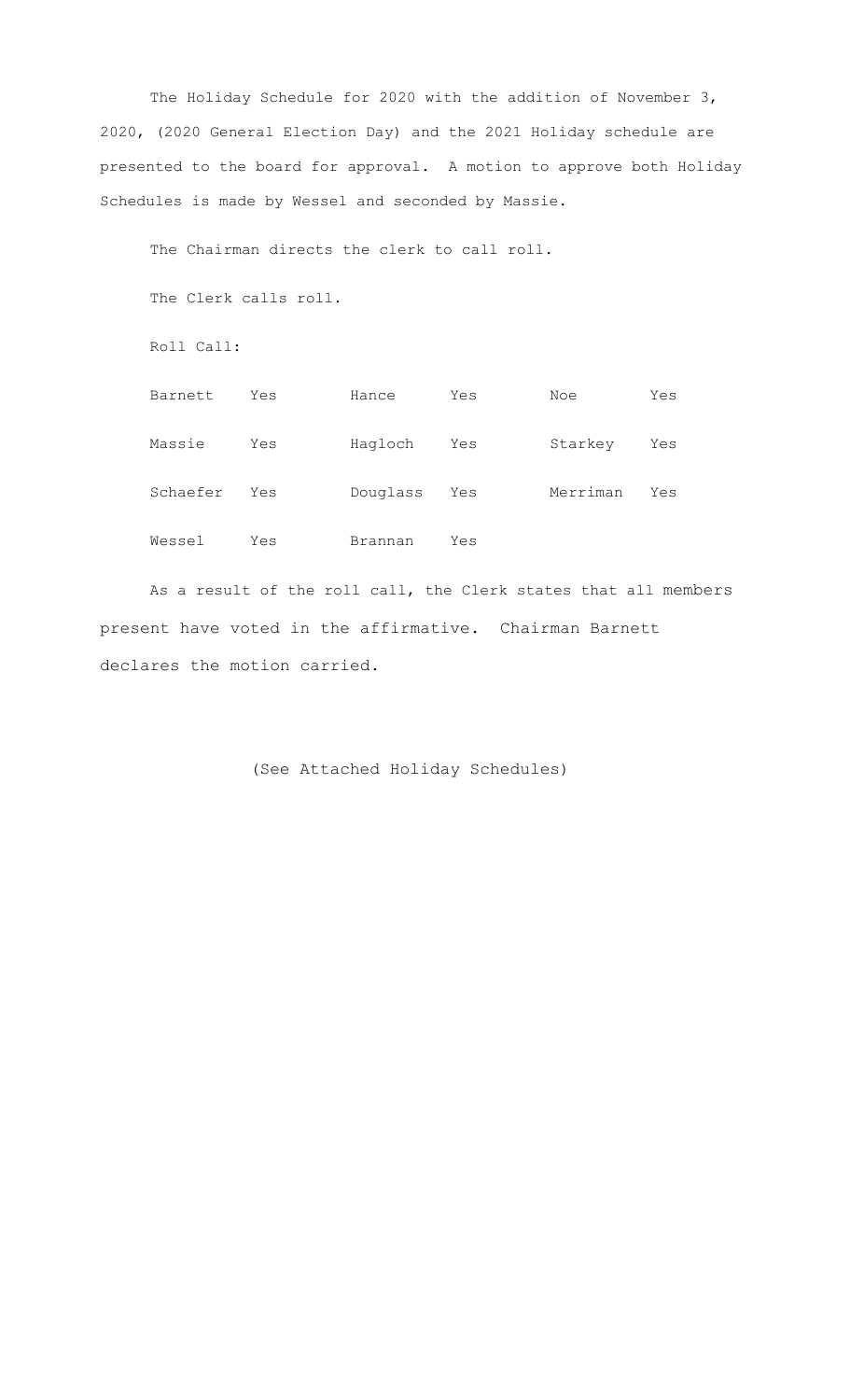Chairman Barnett next presents the Application for Conditional Use Permit for the Solar Farm Project. A motion for approval is made by Wessel and seconded by Massie.

The Chairman directs the Clerk to call roll. The Clerk calls roll.

Roll Call:

| Barnett      | Yes | Hance        | Yes | Noe      | Yes |
|--------------|-----|--------------|-----|----------|-----|
| Massie       | Yes | Hagloch Yes  |     | Starkey  | Yes |
| Schaefer Yes |     | Douglass Yes |     | Merriman | Yes |
| Wessel       | Yes | Brannan      | Yes |          |     |

As a result of the roll call, the Clerk states that all members present have voted in the affirmative. Chairman Barnett declares the motion carried.

(See Attached)